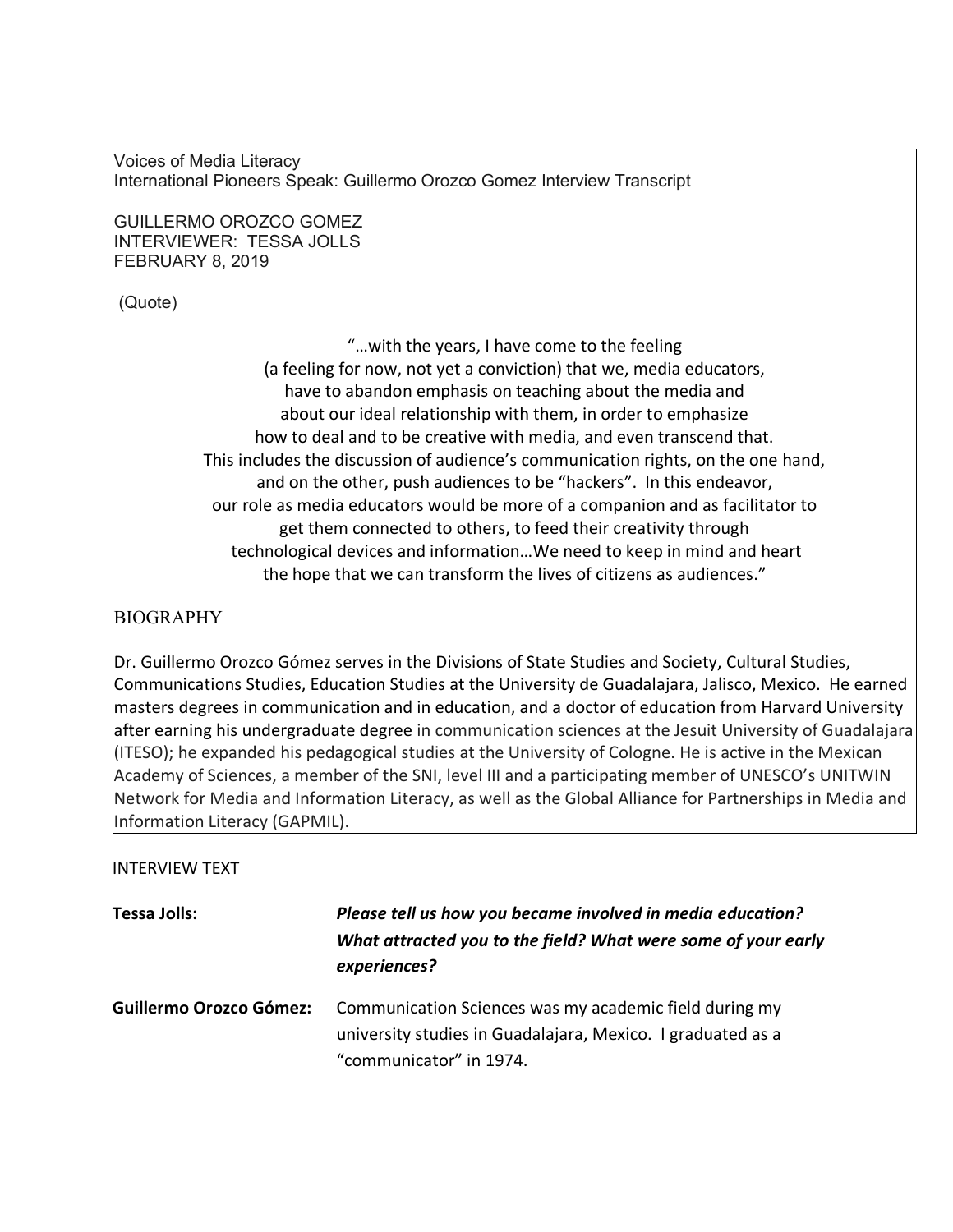During my studies, in summer 1972, I participated in a Social Service Project designed to develop a Radio Education strategy to teach basic Spanish language skills to a dispersed *Tarahumaran* Indian community at northern states in Mexico. This was my first challenge to link media and education, although using media to teach Spanish.

During '73 to '75 I worked with an NGO (Non Government Organization) to help out people coming from rural parts of the country. These immigrants were abandoning the fields in agriculture to come to the big cities to get a job for surviving. They were just incorporating at the edge of the cities without houses, and just fabricating whatever they could to have a small shelter, and access to water. In this situation and environment, I was trying to do, firstly, some instructional work using audiovisual media , so that they could have a better sense of how a big city looks like, and which type of public services they could look for.

During this job I discover the book of a great educator and philosopher: Paulo Freire, a Brazilian teacher who developed a pedagogical methodology for adults literacy : *"The Pedagogy of the Oppressed".* 

Freire was trying to implement something dialogical with people, and I decided to try his approach. Then, after my first approach focused in providing these new inhabitants information, I formed groups with adults and adolescents, so that they could talk about their living conditions and especially how and why were they leaving the countryside to come to the big city.

I wanted to help these people to process that experience, and I translated ideas about their movement in pictures and in drawings done by themselves. We used this visual material to facilitate conversation among them, so that they could talk about their migration experience easily and in more analytical terms. The main issue was that they didn't want to move from their homes, but they had to, because in the countryside they were starving. I thought it was important for them to discuss their thoughts and idea about this and analyze their memories to be able to understand better and more critically the causes of their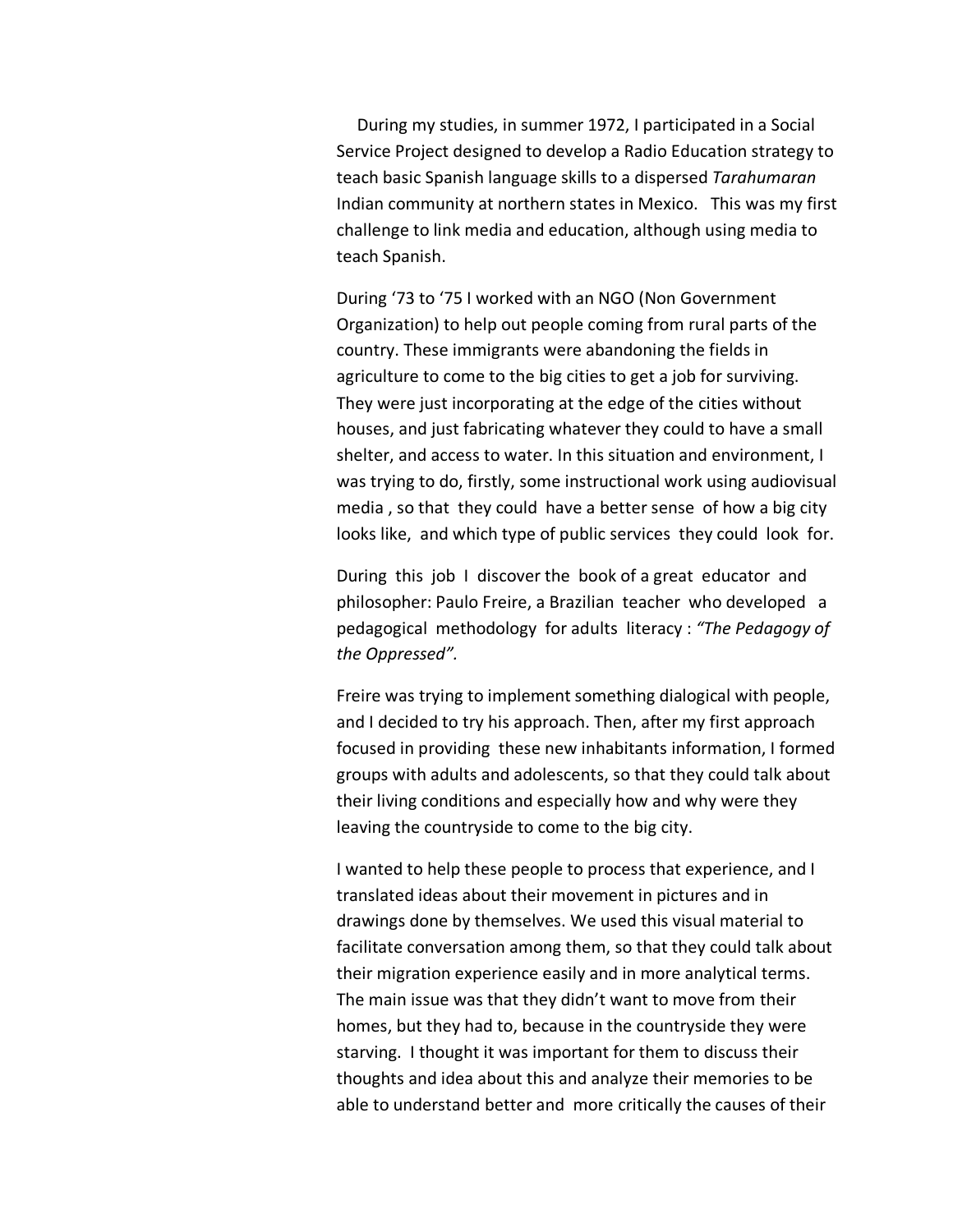|      | poverty and the kind of chances they had to improve their<br>economic and political situation at the edge of the city.                                                                                                                                                                                                                                          |
|------|-----------------------------------------------------------------------------------------------------------------------------------------------------------------------------------------------------------------------------------------------------------------------------------------------------------------------------------------------------------------|
|      | I think, that was my beginning in this field of media education,<br>since I used some slides, pictures, drawings made by the<br>participants, songs and stories told by themselves and other<br>media materials in order to inspire thoughts and a better<br>understanding about their problematic circumstance.                                                |
| TJ:  | What were some milestones that you noted along the way?                                                                                                                                                                                                                                                                                                         |
| GOG: | From that experience, I realized that I needed a more organized<br>pedagogical structure for my thoughts about education using<br>media. I applied for a scholarship to go to Germany, and I got that<br>scholarship from the German Department of Academic<br>Interchange. I went to Cologne University to study didactics.                                    |
|      | Quite frankly I didn't like that program, and so after one year I<br>went back to Mexico City. I started to work at the Barros Sierra<br>Foundation, a research center for "future studies" in education,<br>supported by the Mexican Ministry of Education.                                                                                                    |
|      | I was very lucky to be at this center, because a professor from<br>Harvard University came for his sabbatical year to work with us,<br>and I became part of his team for two years. That is why I decided<br>to go to Harvard University, to study at the Education School,<br>where they invented Sesame Street.                                               |
|      | I hope I'm making it clear that all during my career, I've been<br>moving in two fields -- from communication to education, to<br>education from communication, from media sometimes<br>emphasizing more the media side, other times emphasizing more<br>the dialogic experience with people.                                                                   |
|      | Ultimately, I got disappointed with Sesame Street, because<br>although it was a novel way to do some innovating teaching<br>with/from Televisión, this effort was not intended to transform<br>the relationship between teaching - learning itself. Viewers were<br>taken as recipients of information (at least during the first years of<br>this TV program). |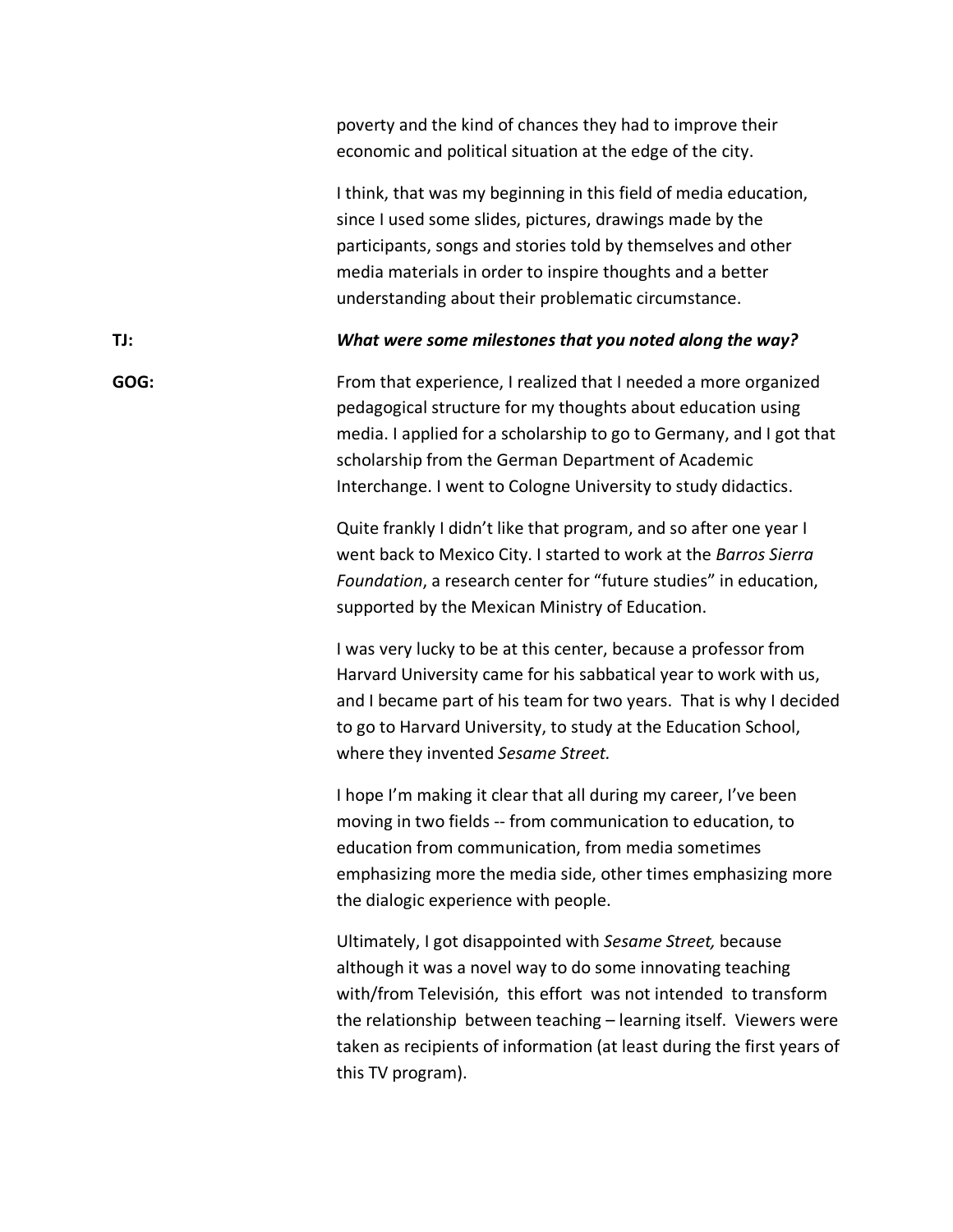My PHD dissertation in Harvard (1988) was the confluence between family education, school education and television "education". That was informal education from television, not formal education, as it was with Sesame Street. I started with the hypothesis that people learn much more from regular television than from any other institution around.

With my research, I saw that most of the students were learning different things from television and other media such as film. Depending on the type of family and the intervention families were making with their children, children were more or less influenced by television and other media. I said, "We need to do something for media education." And that's when I came to the realization and decision that my main interest professionally and academically was media education.

**TJ:** *What an epiphany! You came to this great insight that media education is more about teaching people how to deal with the media than it is to try to make the media the teacher.* 

# *When you had this insight, where did you go from there, Guillermo? What did you decide to do to achieve your goal of helping people understand media?*

**GOG:** I thought that we had to develop certain materials, didactic materials, so that we could facilitate media education. What I discovered was that at least in Mexico, educators did not understand the role of television in their students' learning and lives.

> In Mexico, teachers do not bring their students' learnings from media to discuss in classes. Teachers make a division between education -- the responsibility of the educational system and of the schools -- and TV, a cultural-entertainment institution without a "credential to teach". Teachers say: "No, I don't like television, I don't care about television, I don't want to know anything about television in the classroom."

After many interviews with teachers and school principals, it was clear to me that teachers in Mexico saw television as something that students do outside the classroom, and they did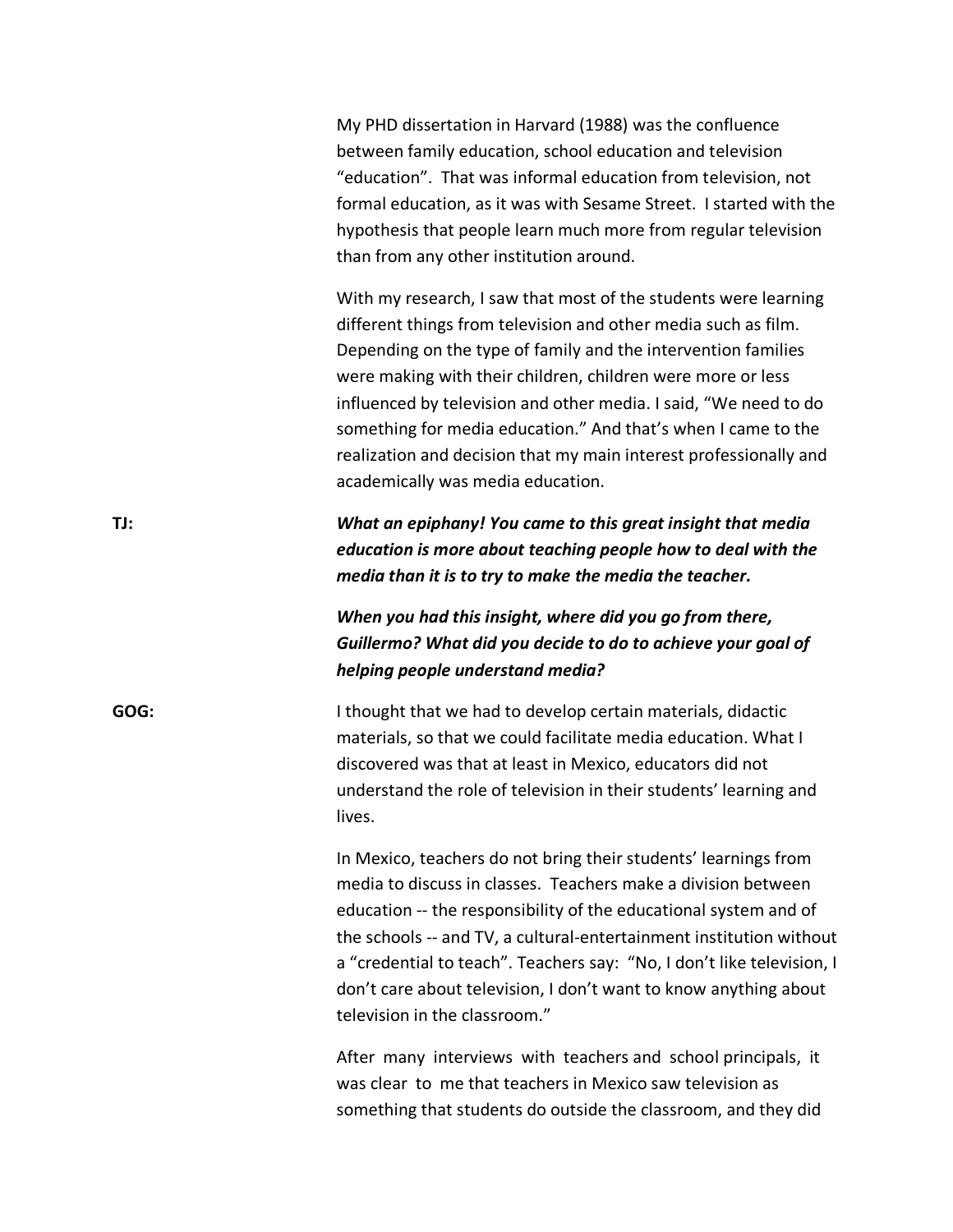not want to deal with it. Teachers made TV one of their main enemies in the schools.

That understanding goes directly against what the great philosopher John Dewey said: *if students are learning something outside the school that influences their learning process inside the classroom*, *then, that outside learning had to be taken into account … it would be the responsibility of the teachers to analyze that learning.* 

At first, I thought that the main problem was to convince teachers in the educational systems to introduce some media education questions and topics, to think more critically about what everybody was watching. I discovered that teachers were watching soap operas, even if they never admitted it to students. They told me, "Professor, yes, we watch this and this and this, but we don't tell the students we are watching soap operas."

I thought this was something I might change. I designed a magazine with a lot of pictures and drawings, and with the permission of the Mexican Educational System authorities, the material was sent to the schools. Some schools took some care of that for a while, but then they did not pay much attention. But I considered that this experiment was a first "call to attention"

I've been always attempting to influence the educational system from the top, so that media education or some type of media literacy could be considered formally within the teaching plans and school policies. But this hasn't been the case, at least in Mexico. Media education is still not embedded in the system. Now recently, with information requirements for managing all the digital tools we have, professors and teachers are more willing to introduce courses on media education, but courses at the technical level -- not for addressing the critical thinking in using the digital tools.

**TJ: That seems to be a common problem around the world, even now. In regards to the field of media education and media literacy, do you feel that you've seen change in the field itself as well as just in your conditions in Mexico?**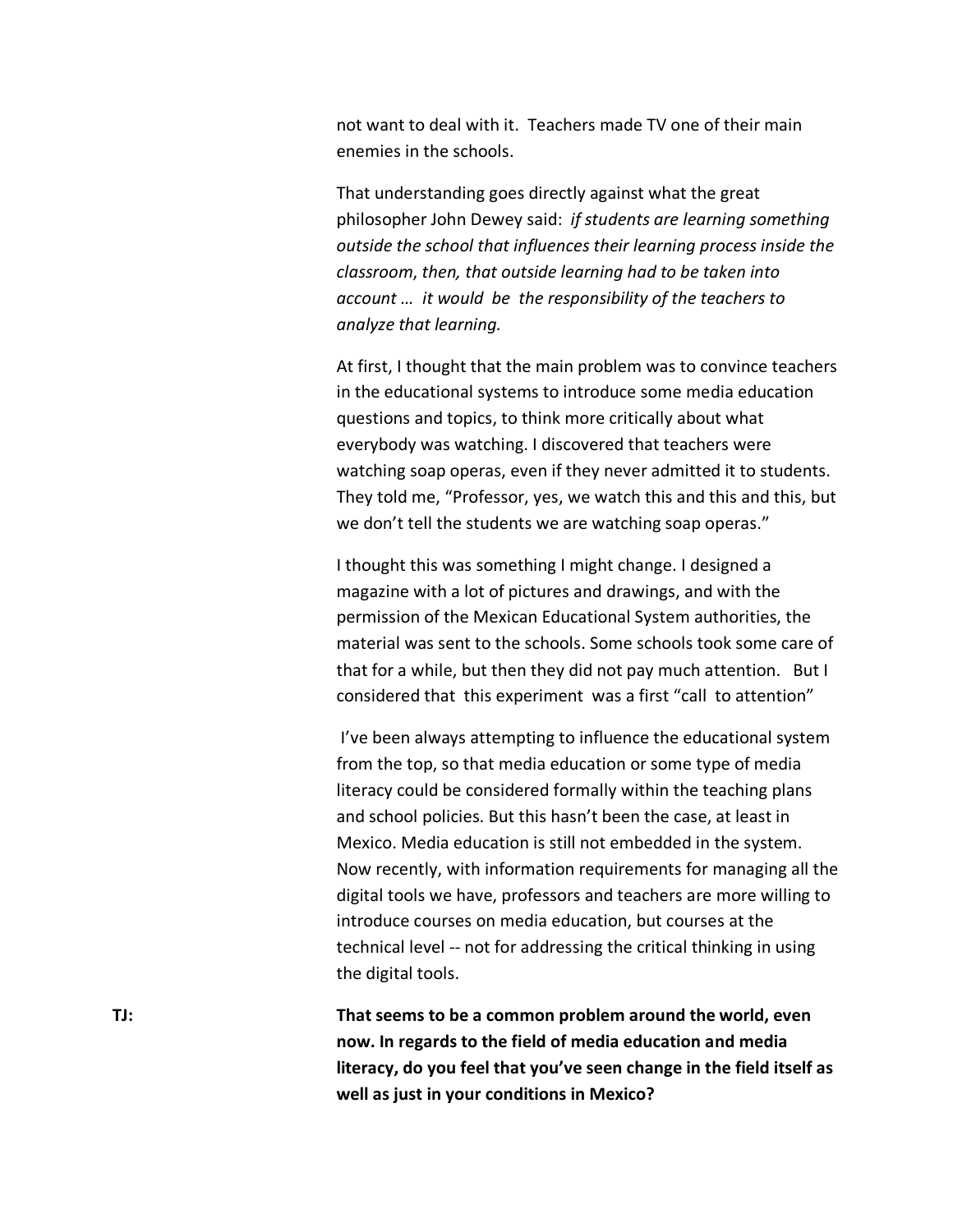**GOG:** Let me tell you something about an effort to build up some kind of international movement on media education in the '90s.

> A colleague of mine from Spain, Roberto Aparici, was trying to get together the more Anglo-Saxon view about media literacy and the Latin American view on that. He received some funding from UNESO in the mid-90's -- '94, '95 and '96 -- for doing in sequence three meetings in La Coruna Spain. Roberto gathered people from the British Film Institute, colleagues from the CLEMI in Paris, colleagues from United States and from about ten Latin American countries, as well as Spain and Italy.

> We started to see that we could have a real world movement for media education. We were trying to discuss the differences in the more Anglo-Saxon orientation to critical thinking – we were looking at media literacy in terms of the different languages and the different technical approaches. Here in Latin American countries, we were more oriented to critical thinking development, not only analytical thinking , so that kids would perceive what was wrong or good in TV contents.

> Barry Duncan was a marvelous bridge between two hemispheres in the world for media education. At that point, Barry Duncan and I went to a congress organized in Sao Paolo Brazil by Roberto Aparici and Ismar de Oliveira, who is a leader in media education in Brazil and in the Latin American world as well.

> We had a congress in Sao Paolo and included people from Englishspeaking countries. It was a success and from that, Barry Duncan offered to organize the next congress in Toronto. We had the Toronto meeting at the end of '98. Roberto Aparici was negotiating the terms of the conference, and the participation. He was very, very careful about the translations, knowing that we wanted to be understood and heard by our English speaking colleagues.

> John Puengente said "Yes, we are going to have translation, don't worry about that" and they had translations. But they had translations only for the main conferences given in English by English speaking colleagues to the Spanish assistants . They didn't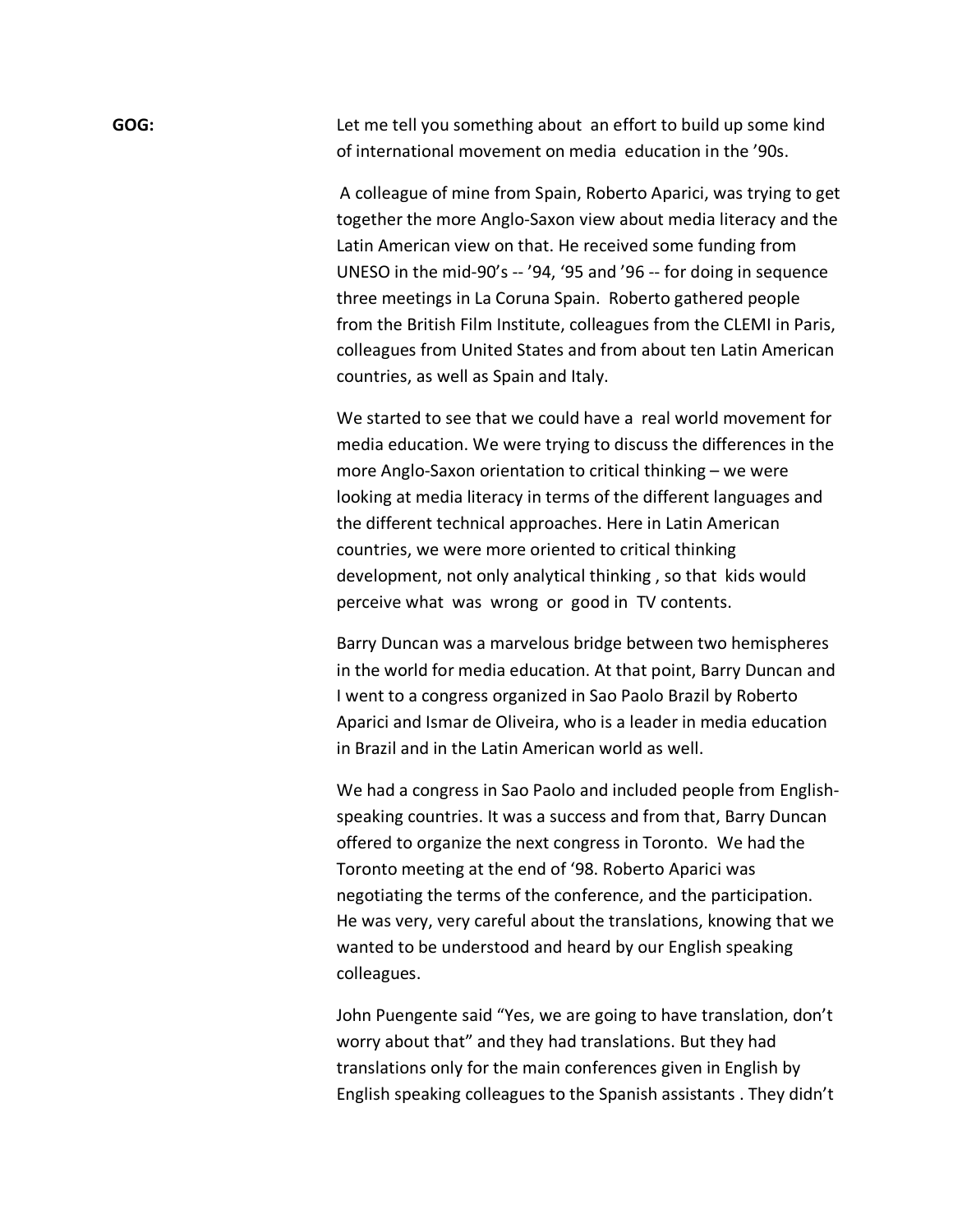|      | translate the other way around. Then, we Spanish speakers were<br>not translated into English, so that English speakers would<br>understand what we were saying. We were really angered by this<br>Congress, and Barry Duncan was really disappointed too. The<br>efforts to get together this small community was on the floor. We<br>thought "Okay there are differences," but we felt really badly<br>treated and offended by our English-speaking colleagues.                                                                                                                                                                                                                                                                                                                                                             |
|------|-------------------------------------------------------------------------------------------------------------------------------------------------------------------------------------------------------------------------------------------------------------------------------------------------------------------------------------------------------------------------------------------------------------------------------------------------------------------------------------------------------------------------------------------------------------------------------------------------------------------------------------------------------------------------------------------------------------------------------------------------------------------------------------------------------------------------------|
| TJ:  | You were disenfranchised in terms of being heard. This is very<br>painful, and very sad - a loss for the field, for sure.                                                                                                                                                                                                                                                                                                                                                                                                                                                                                                                                                                                                                                                                                                     |
| GOG: | Yes, it was a really bad experience. We did not think that it would<br>happen, but it happened. From there on, academicians- haven't<br>made other really important attempts to interchange and get<br>together and have a common agreement about what media<br>education is.                                                                                                                                                                                                                                                                                                                                                                                                                                                                                                                                                 |
|      | UNESCO has come into the picture in recent years, offering<br>materials, analyses, etcetera, and of course, international<br>conferences, and this has helped. But, I would like to talk about<br>the approaches that caused different understandings.                                                                                                                                                                                                                                                                                                                                                                                                                                                                                                                                                                        |
| TJ:  | Yes                                                                                                                                                                                                                                                                                                                                                                                                                                                                                                                                                                                                                                                                                                                                                                                                                           |
| GOG: | At first, we -Latin Americans-- were placed ideologically in a<br>more defensive or protectionist approach. We thought that we<br>had to give tools to teach people to defend themselves from the<br>TV messages. We were oriented more by perspectives which<br>focused on ideological content of the messages. Efforts in the<br>'70s, '80s and even '90s, were directed to the content and the<br>protectionist approach to media education. At that time. The<br>book: "Promote or Protect" published by Ulla Carlsson in<br>'99 or '98, captured very well the two different perspectives: the<br>protect one emphasized the defense, and the promote was trying<br>to make people analytical and aware of what they were<br>interacting with, but not in a defensive way but in a more<br>proactive and empowering way. |
|      | I don't think we have superseded this debate between defend or<br>promote, and I think this remain as a main difference between                                                                                                                                                                                                                                                                                                                                                                                                                                                                                                                                                                                                                                                                                               |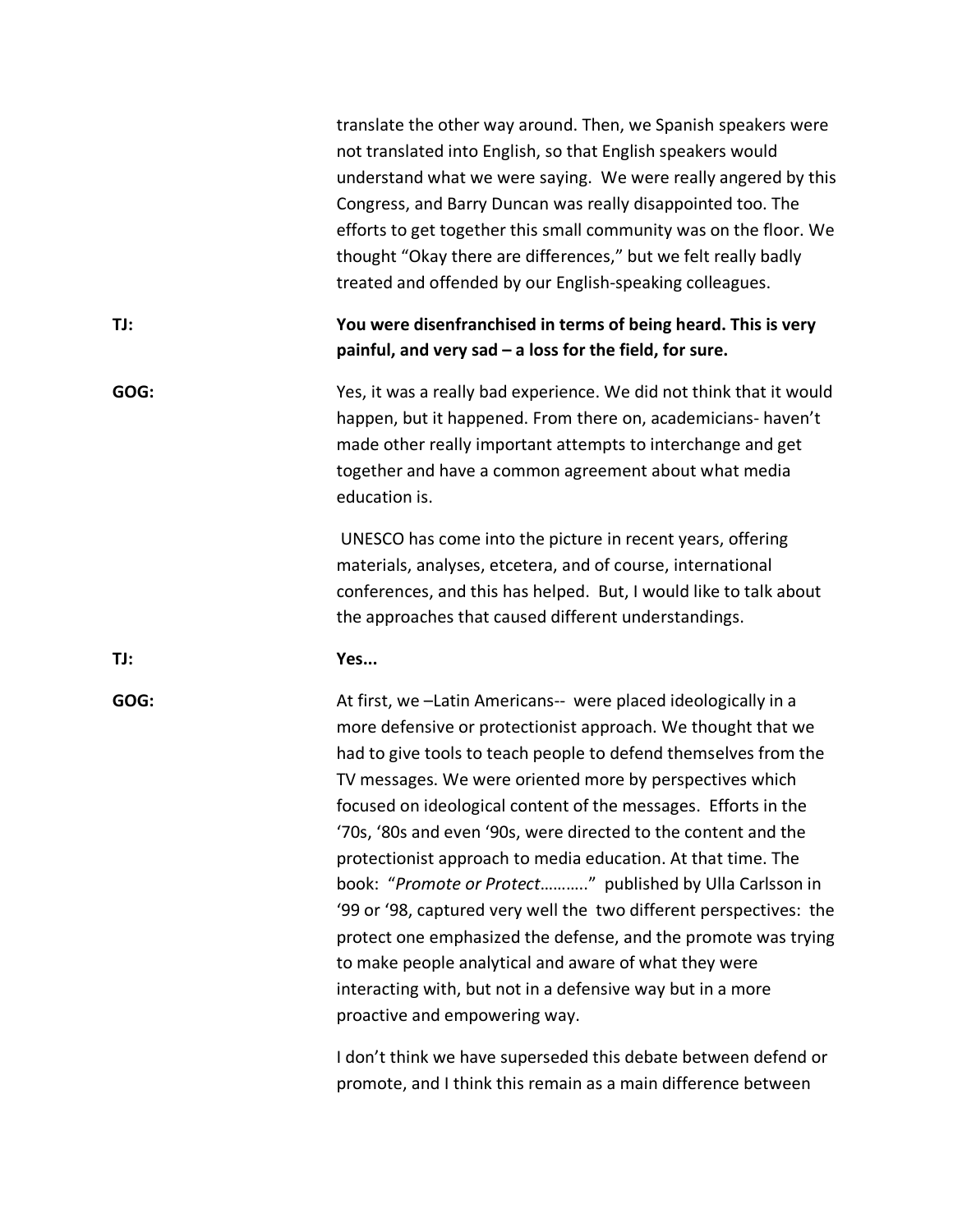northern hemisphere countries and southern hemisphere countries.

The other thing that we have to supersede now, is the "instrumental perspectives" on media education. I recognize that mastering digital technology is a key for being able to go further to a more analytical level. But that do not necessarily mean real understanding of the whole package.

During many years, media educators wanted to give students a different ideology, a "correct" vision to interpret reality. Now, I think that educators in general, but especially media educators, have to be able to make evident to the viewer what is presented in the screens, discourses that are not evident by themselves. For example, hate speach, racism, sexism, classicism, and etcetera.

We need to get critical through thinking and the tools we need to promote are the analytical tools for the mind, so that anyone can arrive to a decision, critical or not, but people need to arrive at a conscious position about what they are dealing with in media and or in other technology.

**TJ: It's the analytical process that can be global, in this sense, something that we can encourage no matter where the person is from. It also can address any ideology, it can address any particular political situation. It's the thinking that counts, the habits of mind…** 

**GOG:** Yes, I think so too. If we just focus on children and adolescents about dealing with media content and propositions, I think that we have to stress the abilities to produce and exchange new insights and content and be able to think about the process of constructing them. In a way we could make creators to think about what they wanted to say and what others interpreted they said, and think about the causes of that difference.

> Here, my focus is to understand what could be the motivation that children and adolescents go through by dealing with media and technology,… I thing, this can facilitate an understanding of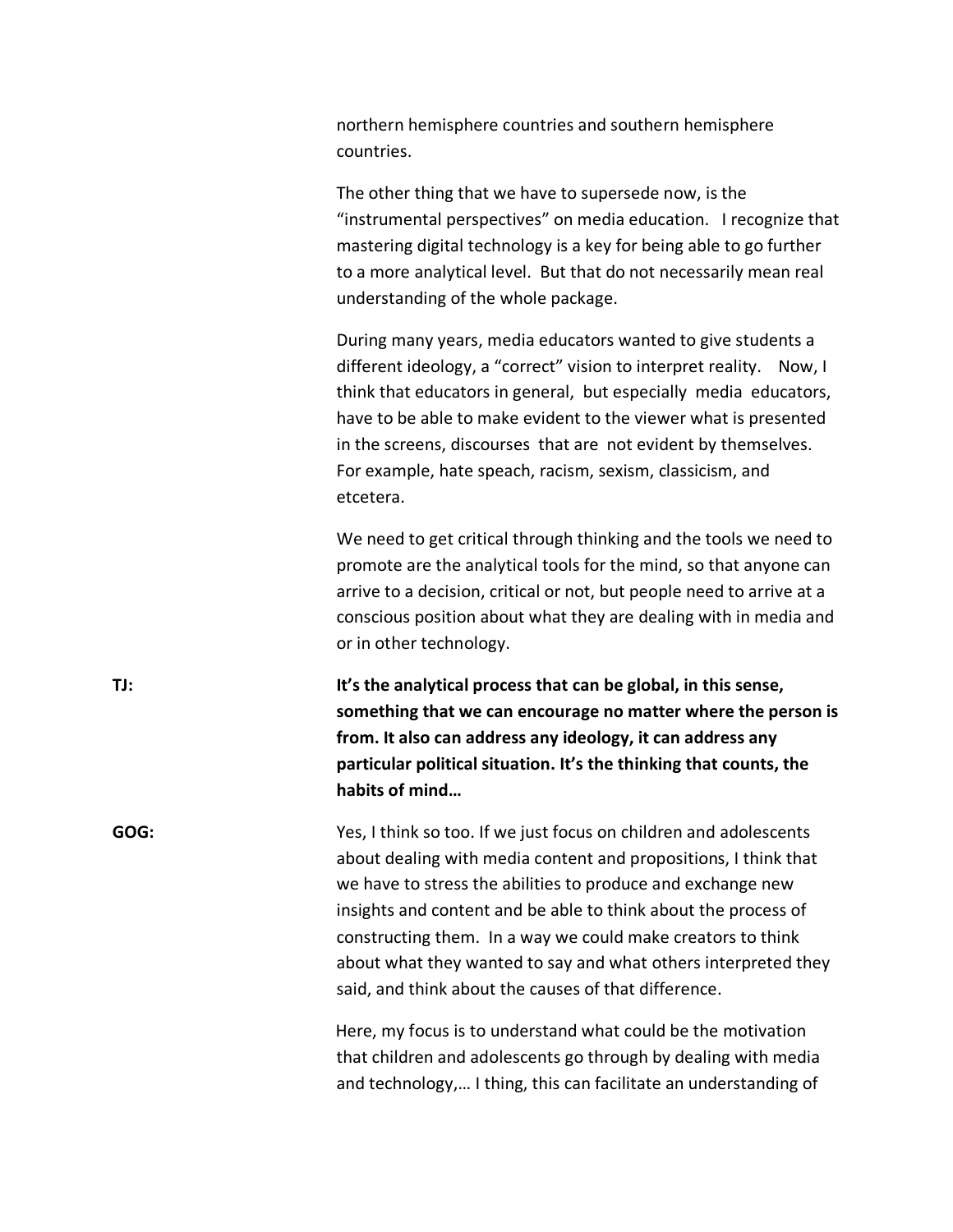their approach of doing things, and of sharing things, and would teach us through which type of production children interact with…

We, media educators, need to know more about the children's actual motivations and desires to produce and interchange information and knowledge throughout social networks. For example, one of the adolescents' major interest in writing is to be read by others, not to get a good grade in grammar class in the school. As educators, we need to change the reason "why" to encourage students do something. We would like students to say, "I write because I want others to read what I wrote". Or: "I want to say this, because I want others to interact with what I said."

This is what I'm exploring now as a pedagogy for media education. I want to push people to create and to do something so that others can read that, enjoy that, contest that, and exchange ideas and grow a dialogue. I believe that this is the best motivation for children to be aware communicators, and to be analyzing what they create and interchange.

### **TJ:** *That helps answer a question: where would you like to see things go?*

**GOG:** I would like to go even further to provoke young people to be hackers in a nice way – in the way where being a hacker means to take a challenge to go further, not in order to destroy, but to take on a challenge to supersede propositions in the way of doing things. The motivation is like in a video game, go to the limits so that you can get the first position and win. This situation in video games is the reason why children and adolescents can spend hours in front of a video game: they are emotionally , not intellectually, stimulated to go further and further and further …

> That gives the players some happiness. I deal with students and I'm looking at some colleagues working here, and we can see how that happiness motivates people to keep themselves engaged, to invent and discover new ways of doing something different as it was done before.

The pedagogical intervention from a media educator (in the case of videogames) would be to push the gamers analyze and go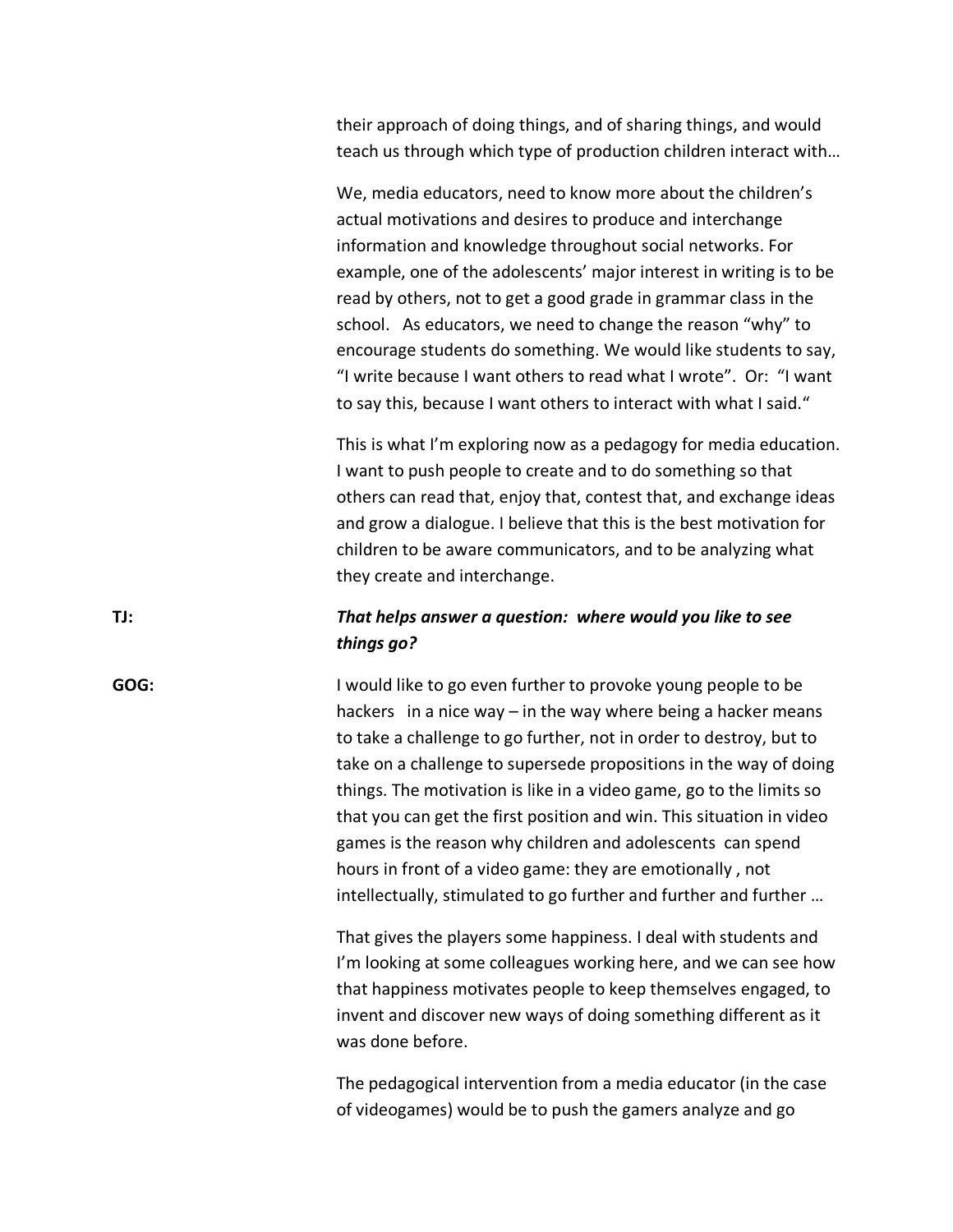deeper and deeper into the meaning of what they are doing in their interactions with the plot of the game and with others gamers.

**TJ:** *When you think about where you would like to see the field to go, you'd like to see more emphasis on discovery, on production, on exploration. Are you seeing that media education is going in that direction, and that there is more acceptance of that educational philosophy, or do you feel like it's being frustrated at a very deep level?*

**GOG:** Yes, I think we are moving in the positive direction.

I will speak about my country, Mexico. Here there is more acceptance for incorporating creative approaches through technology in some schools. Teachers are getting more involved in technology and they are more tolerant about mixing media and technology with education in the classroom. Today everybody has to be involved in technology in some minimal way to survive. I hope that this helps the media education movement, so that we go from survival to a more profound approach to media education.

I think the media education movement gives people hope. I really appreciate what UNESCO is trying to do, facilitating that around the world by getting people together from different cultures and countries, and pushing people to think about what they want to do now, or later in the future.

This is a movement that could be very productive to get not only more insights about media education, but to feel that we are coming to something visible for our effort to promote media education. This is another challenge we have as media educators: we need to know and to feel that we are not alone. UNESCO is helping us feel just that: we are not alone.

**TJ:** *I think UNESCO's pulling these international meetings together has been very helpful, yes. Now, thinking about surprises through the years with the field, have there been any things that have surprised you about the way things have developed or has it just unfolded and you take it as it comes? Did you have some*